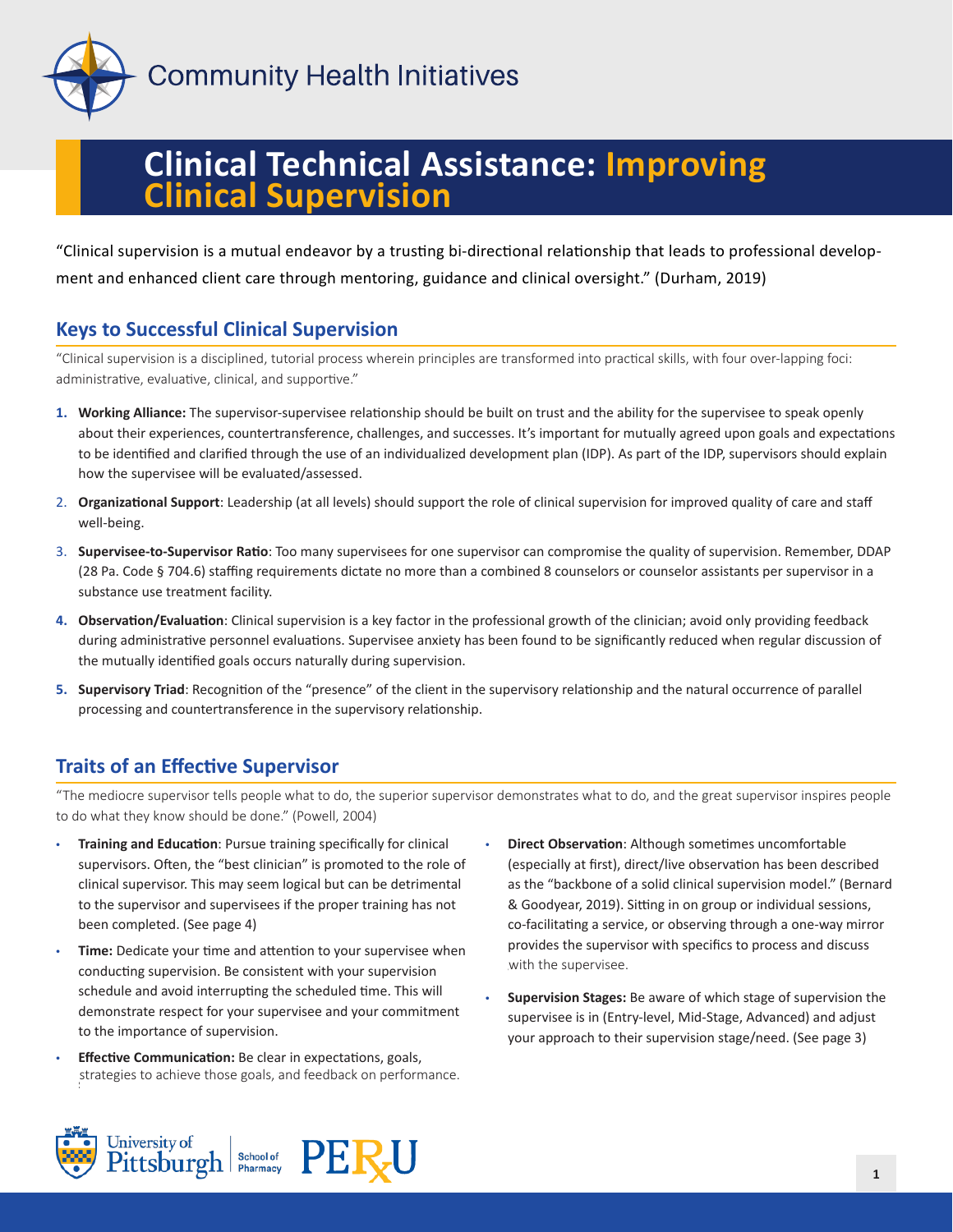- **Motivational Interviewing**: As with clients, MI is effective in clinical supervision to elicit internal motivation and growth.
- **Dual Relationships**: When possible, avoid dual relationships with supervisees (friendships, romantic relationships, etc.). The presence of a dual relationship will not only impact your working alliance with that supervisee, but also your working alliances with other supervisees.
- **Cultural Competence**: Gain cultural humility by acknowledging your own cultural identity and biases while also being open to learning about supervisees cultural identity. Integrate cultural knowledge into supervision as appropriate based on supervisee's cultural identity and preference.

## **Frequently Asked Questions**

*"I'm a clinical and administrative supervisor – how do I balance these roles?"*

Rarely are supervisors solely a clinical supervisor without administrative responsibilities. One common challenge is being present in the clinical supervision session when administrative tasks are piling up. Try practicing mindfulness to focus on being present in the moment with your supervisee. Depending on your schedule, you may want to try separating clinical and administrative tasks to separate days or times of day to have a mental separation. Be sure to communicate with your supervisee if you are speaking as their clinical or administrative supervisor.

#### **"It's important to me that I have an 'open door' policy with my supervisees, but it seems like that approach means I don't get any of my work done and they come to me when they really don't need to. How can I be open AND have my supervisees respect my time?**

As with clients, it's important that boundaries be established with supervisees to facilitate their autonomy. Saying "now isn't a good time" doesn't make you a bad supervisor, just be sure to be present for your supervisees when it's their identified time. Provide a list of questions for a supervisee to process before reaching out to you for guidance – Is this an emergency? Can this wait until my next scheduled supervision? Remember, healthy boundaries are beneficial for both the supervisor and supervisee.

#### *"I'm a new clinical supervisor. I was a counselor here for five years and now I'm supervising the people who were my peers. Some I'd even say are my friends. How do I handle this change?"*

If you haven't already, have an open discussion with your supervisees about the change in the nature of your relationship. You can address what will be different (if anything) and what they can expect from you as their new supervisor. If it seems to continue to effect a supervisee,



bring it into the supervision session just like you would with a client: "I get the sense that you are still adjusting to me as your new supervisor and maybe are having some difficulties with the transition?"

#### *"I like the idea of live observation, but I don't want to cause my supervisees too much anxiety that they mess up because I'm in the room."*

Research has found that live observation, such as direct observation and co-facilitation, has actually improved the supervisory alliance and reduced the anxiety of the supervisee. To help them feel comfortable with live observation, particularly if it's the first time they'll have a supervisor sit in on a group or individual session, you can consider the following: give them advance notice of when you will be observing, emphasize that you are observing as a tool for professional growth and not an personnel evaluation, observe them doing something they've done before, explain what they can expect from you in the session and what notes, if any, you will be taking.

#### **"It feels like I've tried everything, but I have one supervisee who's extremely resistant to supervision. How do I engage them?"**

Supervisee resistance can stem from a variety of factors such as age (compared to the supervisor), education level, number of years in the field, personality differences, etc. Utilizing a motivational interviewing approach can be effective in connecting with a resistant supervisee: "You don't seem to be finding our supervision sessions beneficial. What do you think could make these sessions more helpful for you?" With resistant supervisees, be sure to take their supervision stage into consideration. For example, a supervisee in the entry-level stage may be resistant because the reason they pursued their career isn't lining up with what's in the best interest of the client, such as supporting a client's preference for MAT over supervisee preference for 12-step/ abstinence.

#### **"Four A's of supervision" (Powell, 2004)**

- Available: open, receptive, trusting, nonthreatening
- Accessible: easy to approach and speak freely with
- Able: having real knowledge and skills to transmit (qualified)
- Affable: pleasant, friendly, reassuring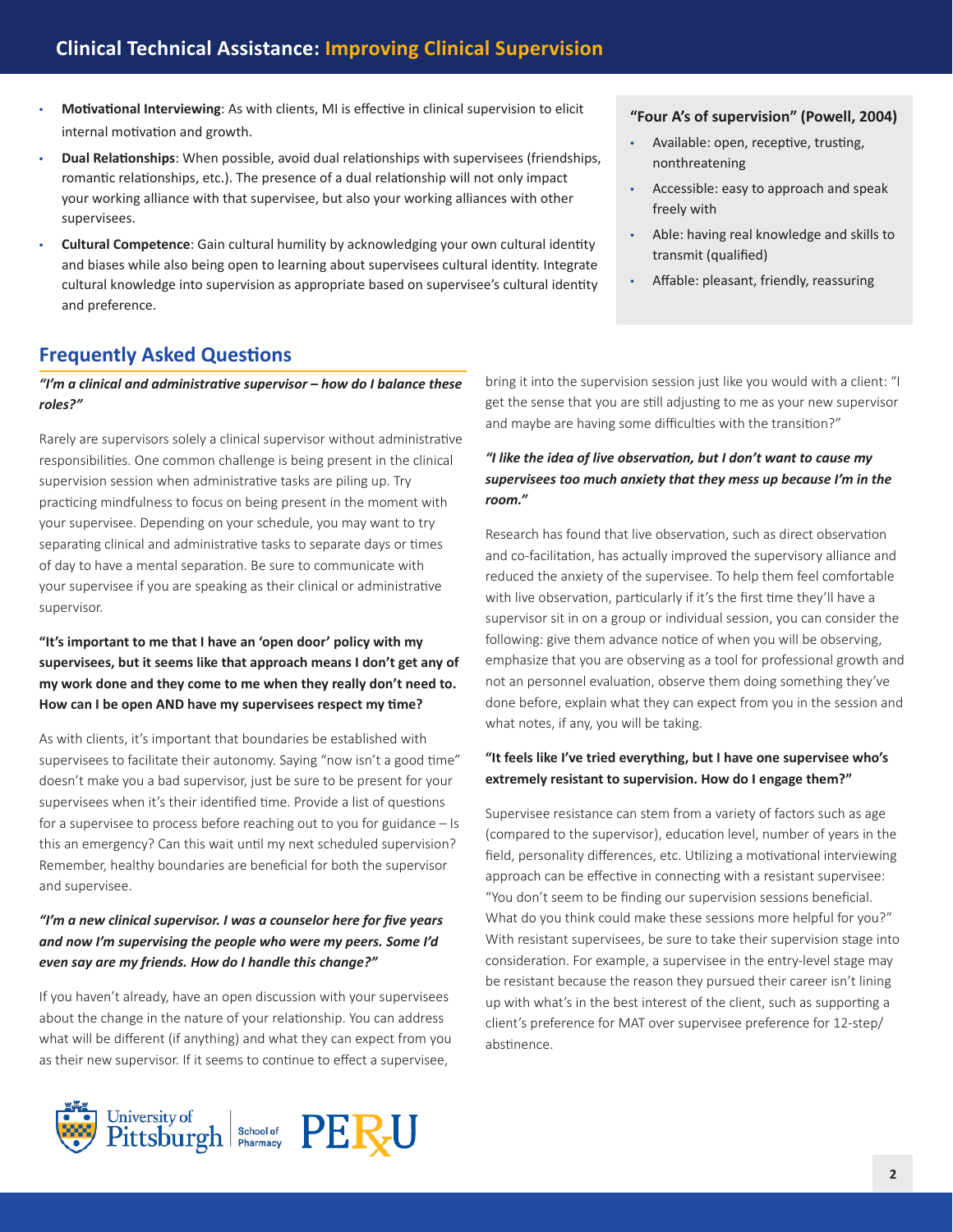## **STAGES OF CLINICAL SUPERVISION**

As explained in "Clinical Supervision: An Overview of Functions, Processes, and Methodology" (Durham, 2019)

|                           | <b>Beginning</b>                                                                                                                                                                                                                     | <b>Intermediate</b>                                                                                                                                                                                                                               | <b>Advanced</b>                                                                                                                                                                                      |
|---------------------------|--------------------------------------------------------------------------------------------------------------------------------------------------------------------------------------------------------------------------------------|---------------------------------------------------------------------------------------------------------------------------------------------------------------------------------------------------------------------------------------------------|------------------------------------------------------------------------------------------------------------------------------------------------------------------------------------------------------|
| Goal                      | Increased autonomy                                                                                                                                                                                                                   | Less dependence on supervisor and start of<br>personal counseling style                                                                                                                                                                           | Advanced level of autonomy and independence;<br>Mastery of skills and knowledge                                                                                                                      |
| Common<br>Characteristics | Anxiety; Self-focused; Concern with "doing it<br>right"; Fear of negative supervisory evaluation;<br>Strong motivation; Eager to learn; Dependent on<br>supervisor; Compliant                                                        | Desire for independent clinical decision-making;<br>Less self-focused, more client-focused; Begin to<br>challenge supervisor recommendations;                                                                                                     | Clear, grounded understanding of self;<br>Personalized counseling style; High self-aware-<br>ness; Mastered empathizing with the client/<br>understanding client's perspective; Stable<br>motivation |
| Potential<br>Challenges   | Self-focus leads to increased potential for<br>transference/countertransference; Motivation<br>may be thwarted by challenging cases; Requires<br>significant time of supervisor                                                      | Frustration with complexities of counseling pro-<br>cess; risk for over-identification and enmeshment<br>with clients; Motivation impacted by desire for<br>autonomy but still some reliance on supervisor                                        | Resistance to supervision that is too directive and<br>less collaborative;                                                                                                                           |
| Supervisor's Role         | Model a willingness to be open; Guide supervisee<br>in identifying and resolving potential problems;<br>Provide safe place to discuss challenges                                                                                     | Challenge supervisee to enable development<br>of self-efficacy; Provide corrective feedback to<br>support professional growth; Coach approach -<br>collaborative focus on supervisee self-direction<br>and autonomy; Model problem-solving skills | Collegial, peer-like; Sharing of ideas for mutual<br>growth                                                                                                                                          |
| Suggested<br>Approaches   | Discussion of goals of supervision; Identification<br>of evaluation methods; Establishment of<br>supervisory alliance; Facilitative interventions;<br>Provide structure; Didactic skills training; Observe<br>and suggest approaches | Brainstorming solutions; MI to address<br>ambivalence                                                                                                                                                                                             | Brainstorming; Process comments; Catalytic<br>questions (open-ended questions that provoke<br>thought, self-exploration and problem-solving);<br>Self-disclosure                                     |

Durham, T. G. (2019). Clinical Supervision: An Overview of Functions, Processes, and Methodology. NAADAC, the Association for Addiction Professionals